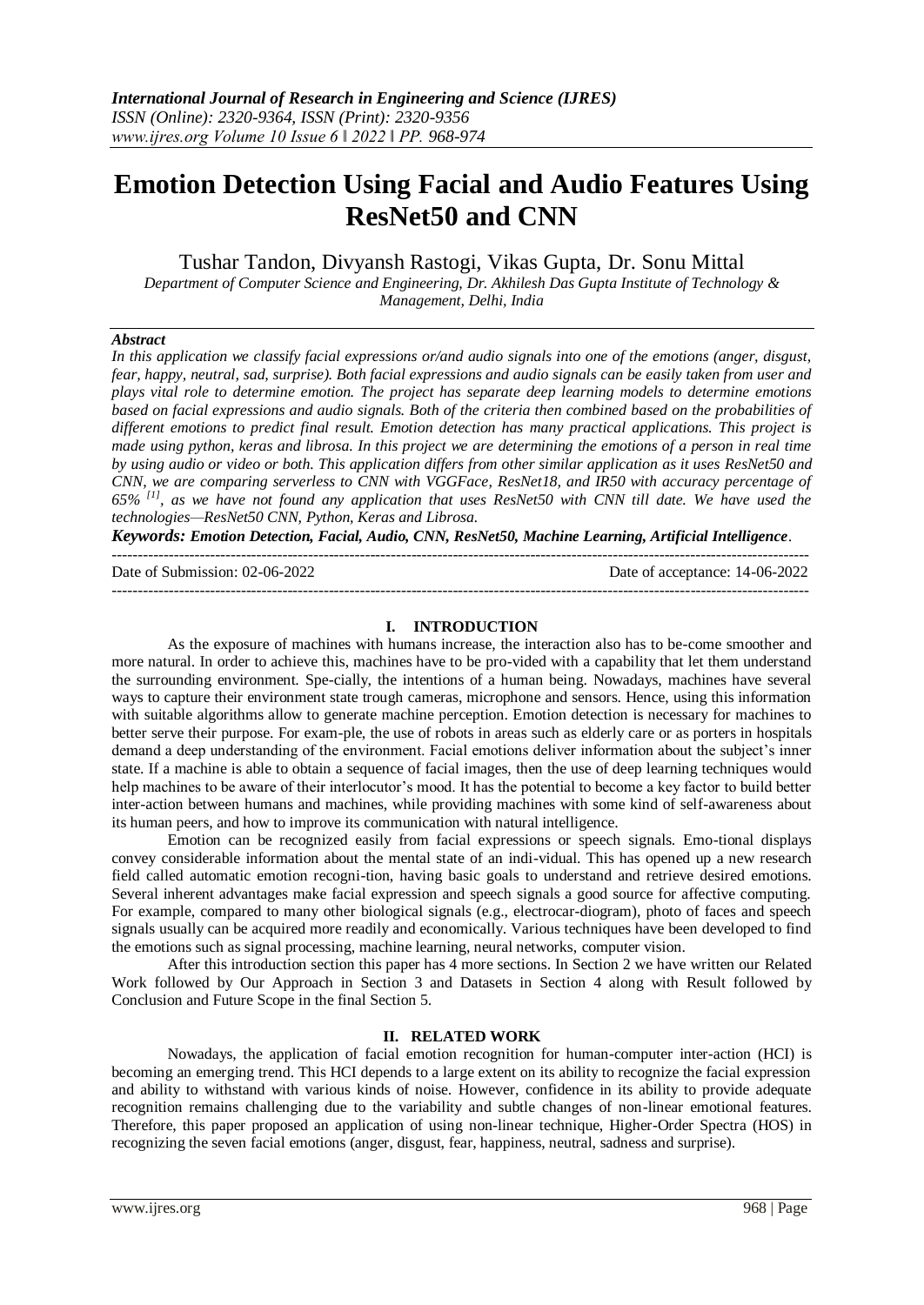# **2.1 Similar Work Done Before**

A large amount of work has been done in the field of emotion detection using facial and audio recognition from audio and video signals written by Sai Nikhil Chennoor and his team.<sup>[2]</sup> For finding emotion using both audio and facial feature Another work related to emotion detection that we studied is Exploring Emotion Features and Fusion Strategies for Audio-Video Emotion Recognition was written by Hengshun Zhou and his team.[1] They used face detection and alignment by Dlib toolbox, for feature extraction they used VGGFace, For feature extraction from audio they used the last pooling layer or AlexNet. They determining emotion and they find out that IR50 works better that the other two model.

However, the RNN and LSTM are shown to be limited in handling the long-term de-pendencies over the entire input sequence.[3] In this work, we propose to improve the performance of audio-visual emotion recognition using CNN and Resnet-50 models.

The primary objective is to teach a machine about human emotions, which has be-come an essential requirement in the field of social intelligence, also expedites the progress of human-machine interactions in the field of social intelligence, also expe-dites the progress of human-machine interactions. The ability of a machine to under-stand human emotion and act accordingly has been a choice of great interest in to-day's world. Recognizing emotion from speech is important aspect and with deep learning technology.<sup>[5]</sup>

Automatic sound recognition has received heightened research interest in recent years due to its many potential applications. While image classification is highly researched topic, sound identification is less mature. In this study, we take advantage of the robust machine learning techniques developed for image classification and apply them on the sound recognition problem.<sup>[6]</sup> Humans are able to comprehend infor-mation from multiple domains for e.g., speech, text and visual. With advancement of deep learning technology there has been significant improvement of speech recogni-tion.<sup>[5]</sup>

For the visual part two strategies are considered. First, facial landmarks geometric relations, i.e., distances and angles, are computed. Second, we summarize each emo-tional video into a reduced set of keyframes, which are taught to visually discrimi-nate between the emotions. In order to do so, a convolutional neural network is ap-plied to key-frames summarizing videos.<sup>[12]</sup>

Speech is a complex signal, so from the speech, we classified a signal emotion by taking some features like pitch, entropy, and energy. These speech features are lan-guage independent and non-verbal. The model resulted in an accuracy of 78.94% for speech emotion recognition on the Berlin Emo database was written by Sai Nikhil and his team.

With careful evaluation and by using the both speech-spectrogram and Log Mel-spectrogram and evaluate several facial features with different CNN models, we obtain 65.5% on the AFEW validation set and 62.48% on the test set and rank sec-ond in the challenge.[6] We experimentally show that better face recognition CNN models and choosing suitable emotion datasets to further pretrain the face CNN models is important.

## **III. OUR APPROACH**

As one of the most successful applications of image analysis and understanding, face recognition has recently received significant attention, especially during the past several years. At least two reasons account for this trend: the first is the wide range of commercial and law enforcement applications, and the second is the availability of feasible technologies after 30 years of research. Even though current machine recognition systems have reached a certain level of maturity, their success is limited by the conditions imposed by many real applications. For example, recognition of face images acquired in an outdoor environment with changes in illumination and/or pose remains a largely unsolved problem. In other words, current systems are still far away from the capability of the human perception system. We not only categorize existing recognition techniques but also present detailed descriptions of representa-tive methods within each category. In addition, relevant topics such as psychophysi-cal studies, system evaluation, and issues of illumination and pose variation are covered.

## **3.1 Objective**

- Determine the emotions of the person by its image of face and audio of its voice.
- In this project we are determining seven emotions that are anger, happiness, neu-tral, fear, disgust, sadness, surprise.
- Classifying an image based on its depiction can be a complicated task for ma-chines. Several human emotions can be distinguished only by subtle differences in facial patterns, with emotions like anger and disgust often expressed in very similar ways. Constraints like low latency requirement should also be considered.

## **3.2 Technologies Used**

 **Machine learning.** It is an application of artificial intelligence (AI) that provides systems the ability to automatically learn and improve from experience without being explicitly programmed. Machine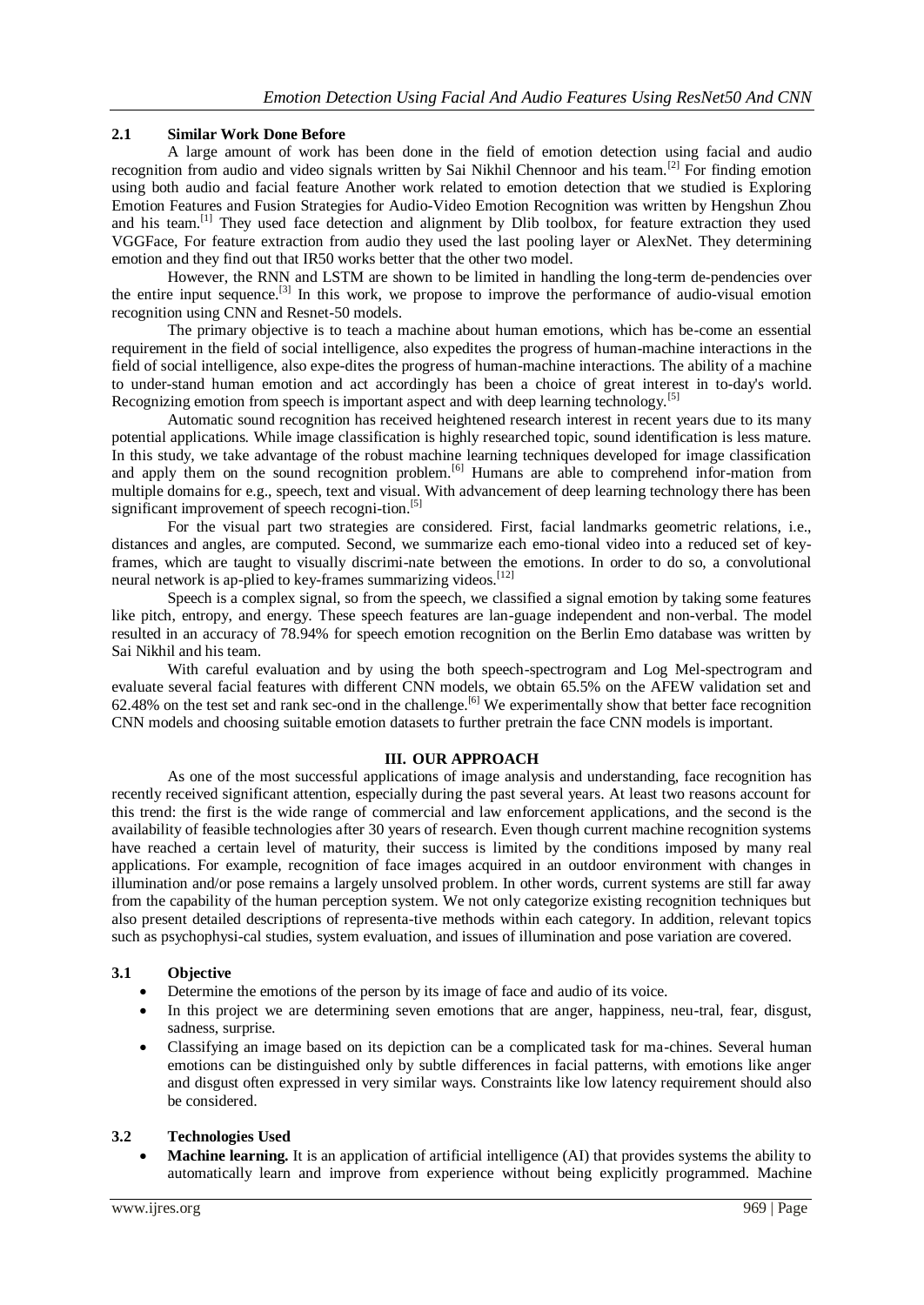learning focuses on the development of computer programs that can access data and use it learn for themselves.

- **Deep Learning.** It is an AI function that mimics the workings of the human brain in processing data for use in detecting objects, recognizing speech, translating languages, and making decisions. Deep learning AI is able to learn without human supervision, drawing from data that is both unstructured and unlabeled.
- **Data Science.** Data science is an inter-disciplinary field that uses scientific methods, processes, algorithms and systems to extract knowledge and insights from many structural and unstructured data. Data science is related to data mining, machine learning and big data.
- **Neural Network.** Neural Network is a network or circuit of neurons, or in a modern sense, an artificial neural network, composed of artificial neurons or nodes. Thus a neural network is either a biological neural network, made up of real biological neu-rons, or an artificial neural network, for solving artificial intelligence (AI) problems. The connections of the biological neuron are modelled as weights. A positive weight reflects an excitatory connection, while negative values mean inhibitory connections. All inputs are modified by a weight and summed. This activity is referred to as a line-ar combination. Finally, an activation function controls the amplitude of the output. For example, an acceptable range of output is usually between 0 and 1, or it could be −1 and 1. These artificial networks may be used for predictive modelling, adaptive control and applications where they can be trained via a dataset. Self-learning resulting from experience can occur within networks, which can derive conclusions from a complex and seemingly unrelated set of information.

# **IV. DATASETS USED**

# **4.1 Facial Datasets**

- **Kaggle Dataset.** This is the final project for DATA 622, Fall 2016 at CUNY MS Data Analytics. The data has come from a variety of sources like Labeled faces in the wild, IMFDB etc.
- **FaceDB**. The database IMPA-FACE3D was created in 2008 to assist in the research of facial animation. This dataset includes acquisitions of 38 individuals each having with a neutral face sample, samples corresponding to six universal facial expressions.
- **Jaffe.** The Japanese Female Facial Expression (JAFFE) database is a laboratory-controlled image database that contains 213 samples of posed expressions from 10 Japanese females.
- **CK+.** The Extended CohnKanade (CK+) database is the most extensively used laboratory-controlled database for evaluating FER systems.There are 593 sequences across 123 subjects which are FACS coded at the peak frame. All sequences are from the neutral face to the peak expression.
- **FERG-DB:** Facial Expression Research Group Database (FERG-DB) is a database of stylized characters with annotated facial expressions. The database contains 55767 annotated face images of six stylized characters.
- **FER2013:** The FER2013 database was introduced during the ICML 2013 Challenges in Representation Learning. FER2013 is a large-scale and unconstrained database collected automatically by the Google image search API.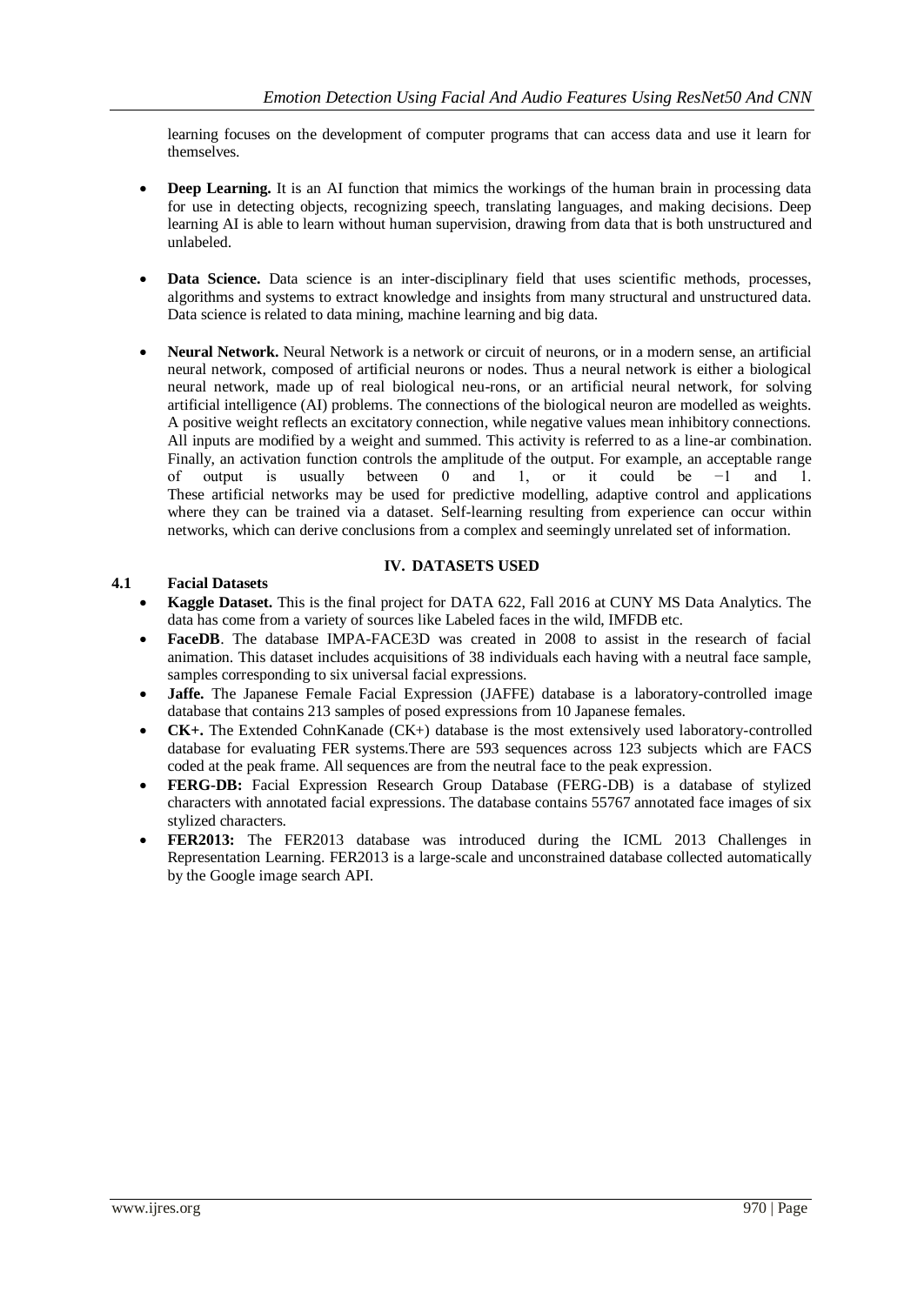

*Figure 4.1: Final count of facial images per emotion (0-anger, 1-Disgust, 2-Fear, 3-Happiness, 4-Neutral, 5-Sadness, 6-Surprise)*

# **4.2 Audio Datasets**

- **SAVEE.** Surrey Audio-Visual Expressed Emotion (SAVEE) database has been rec-orded as a prerequisite for the development of an automatic emotion recognition system.
- **RAVDESS.** The Ryerson Audio-Visual Database of Emotional Speech and Song (RAVDESS). The database contains 24 professional actors (12 female, 12 male), vocalizing two lexically-matched statements in a neutral North American accent.
- **TESS.** A set of 200 target words were spoken in the carrier phrase "Say the word \_\_\_\_\_' by two actresses (aged 26 and 64 years) and recordings were made of the set portraying each of seven emotions.



*Figure 4.2: Final count of audio datasets per emotion*

# **4.3 Collecting Datasets**

For this project we have collected data from different sources for both facial images and audio clips. For facial images we have used following datasets: Kaggle datasets, FaceDB, Jaffe, CK+, Ferg-DB and Fer2013. For audio we have used following datasets: Savee, Rav-dess and Tess. Total amount of images for facial datasets that we have used is 30,801and total amount of audio dataset is 5,356.

# **4.4 Preprocessing Data**

- **Exploratory data analysis.** Perform exploratory data analysis on image and audio dataset to gain some knowledge about the data i.e., how data is represented, counting number of images and audio for different labels, determine whether under-sampling or oversampling is required or not etc.
- **Feature Extraction.** Variations that are irrelevant to facial expressions, such as dif-ferent backgrounds, illuminations, are fairly common in unconstrained scenarios. Therefore, before training the deep neural network to learn meaningful features, pre-processing is required. Converting images to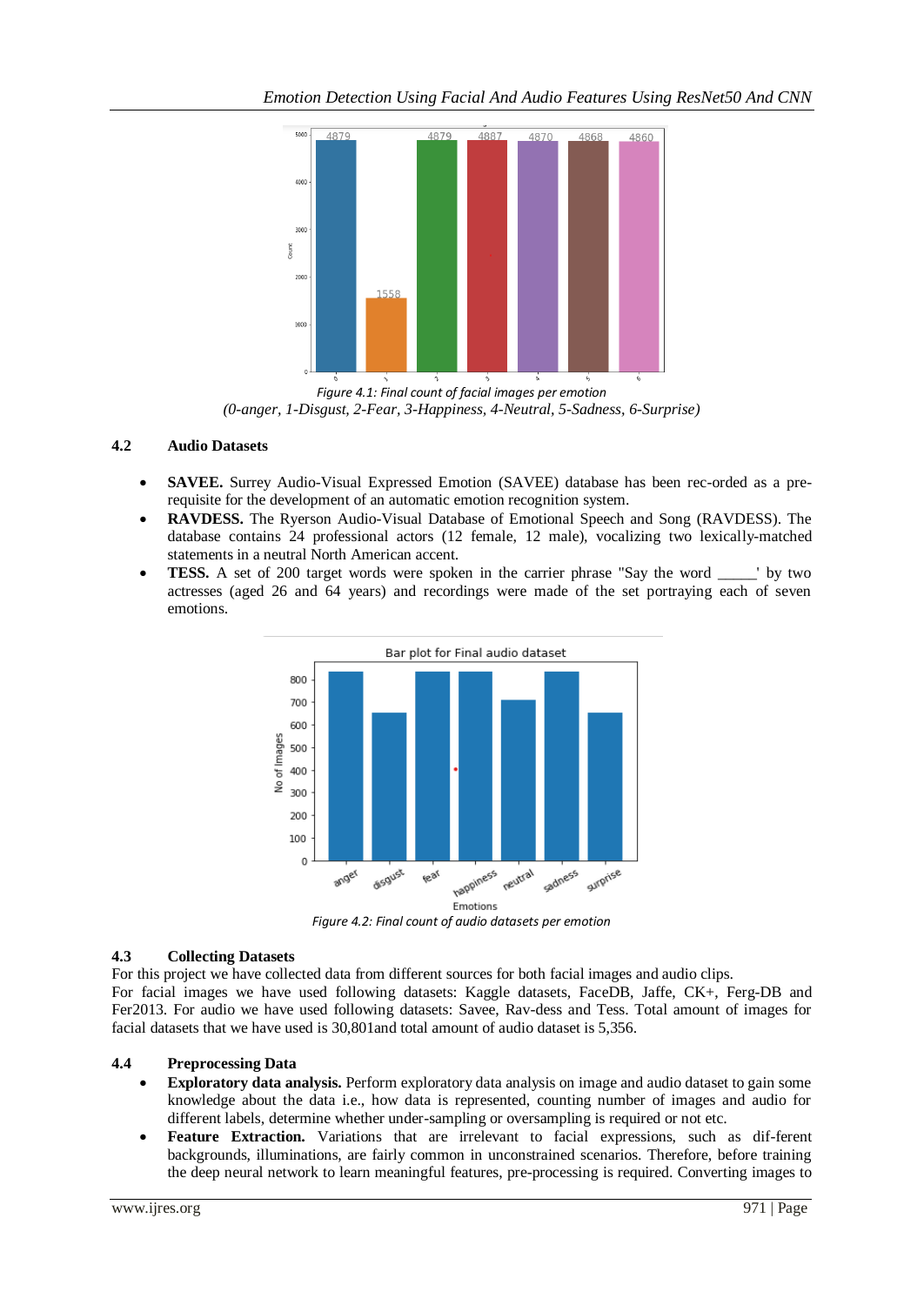grey scale and extracting the face from the image using haar cascade algorithm of OpenCV library and transformations of the image dataset like resizing and scaling so that all the dataset is of same size and converting all of the images into 48p\*48p. Extract features from audio like MFCC, pitch, spectral centroid and frequency by using librosa library.

 **Splitting.** Splitting data into train, test and cross validation data. We usually use 60 percent of data for training purposes and 20 percent data testing and cross validation each.

# **4.5 Algorithms Used**

- **Haar Cascade.** Haar Cascade is a machine learning object detection algorithm proposed by Paul Viola and Michael Jones. It is a machine learning based approach, where a cascade function is trained from a lot of positive and negative images. The idea of Haar cascade is extracting features from images using a kind of 'filter', similar to the concept of the convolutional kernel. These filters are called Haar features.
- **Resnet50.** ResNet, short for Residual Networks is a classic neural network used as a backbone for many computer vision tasks. This model was the winner of ImageNet challenge in 2015. The fundamental breakthrough with ResNet was it allowed us to train extremely deep neural networks with 150+layers successfully. Prior to ResNet training very deep neural networks was difficult due to the problem of vanishing gradients.
- **Convolution Neural Network.** A Convolutional Neural Network (ConvNet/CNN) is a Deep Learning algorithm which can take in an input image, assign importance (learnable weights and biases) to various aspects/objects in the image and be able to differentiate one from the other. The architecture of a ConvNet is analogous to that of the connectivity pattern of Neurons in the Human Brain. CNN image classifications takes an input image, process it and classify it under certain categories (Eg., Dog, Cat, Tiger, Lion). Computers sees an input image as array of pixels and it depends on the image resolution. Based on the image resolution, it will see h x w x d ( $h =$  Height,  $w =$  Width, d = Dimension ) Eg., An image of 6 x 6 x 3 array of matrix of RGB (3 refers to RGB values) and an image of 4 x 4 x 1 array of matrix of grayscale image. Deep learning CNN models to train and test, each input image will pass it through a series of convolution layers with filters (Kernals), Pooling, fully connected layers (FC) and apply Softmax function to classify an object with probabilistic values between 0 and 1.

## **4.6 Determining Performance Of Project**

- **Applying ML algorithms.** Applying different deep learning algorithms, with different features. We have first train our model using only CNN and find the result with it using different parameters to find the best result. After that to increase the accuracy of our project we used Resnet50 to train our model. ResNet-50 is a convolutional neural network that is 50 layers deep. You can load a pretrained version of the network trained on more than a million images from the ImageNet database. The pretrained network can classify images into 1000 object categories, such as keyboard, mouse, pencil, and many animals. As a result, the network has learned rich feature representations for a wide range of images. The network has an image input size of 224-by-224.
- **Determining Performance.** Determining performance of different models using various performance metrics to determine best approach. There are various metrics which we can use to evaluate the performance of ML algorithms, classification as well as regression algorithms. We have used confusion matrix to determine performance of our model. It is the easiest way to measure the performance of a classification problem where the output can be of two or more type of classes. A confusion matrix is nothing but a table with two dimensions viz. "Actual" and "Predicted" and furthermore, both the dimensions have "True Positives (TP)", "True Negatives (TN)", "False Positives (FP)", "False Negatives (FN)".
- **Combining Probabilities.** Assigning weights based on importance of criteria and then give final result by combining the probabilities.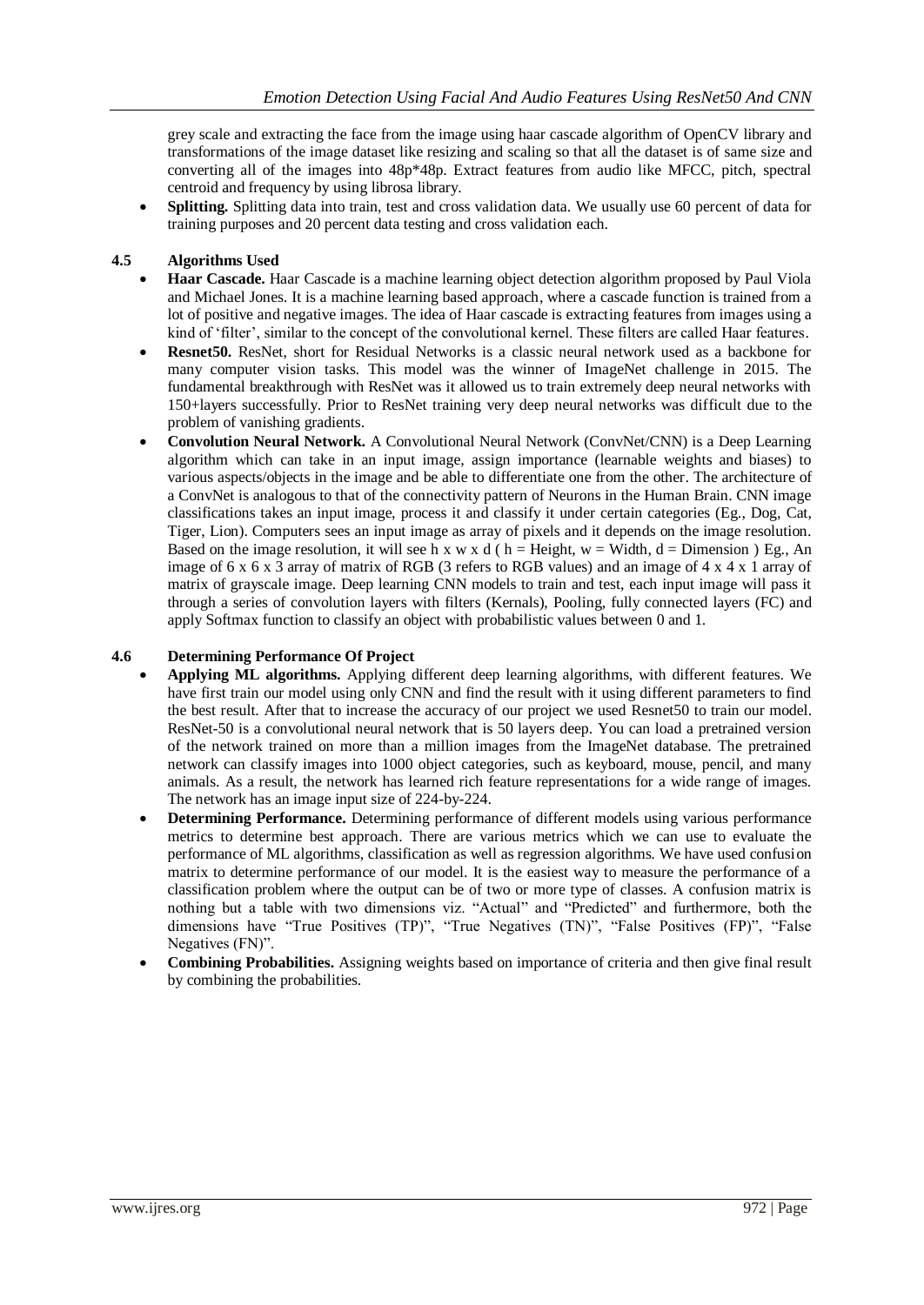## **4.7 Results**



*Figure 4.7.1: Preprocessing image result*

# **Emotions using Facial Datasets:**



 *Figure 4.7.2: Emotion using facial feature: Happy Figure 4.7.3: Emotion using facial feature: Sad* We've achieved an average accuracy of **79.02%** using facial features.



#### **Emotions using Audio dataset: Visualizing speech signal**

*Figure 4.7.4 Amplitude and frequency spectrogram of Happiness*